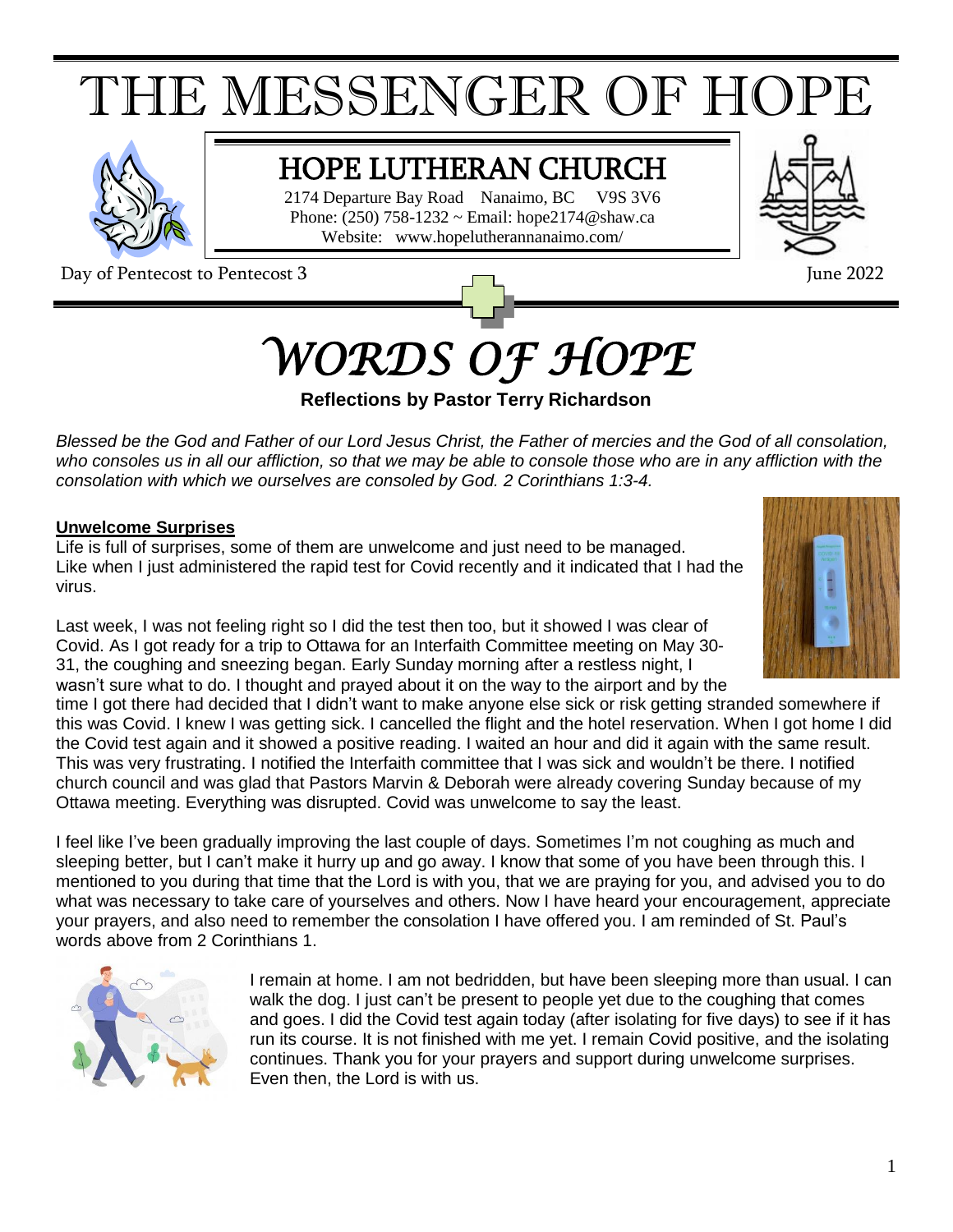#### **WORSHIP NOTES Submitted by Worship Committee**

#### **Altar flowers**

Do you have a birthday, or an anniversary coming up? Perhaps you would like to provide flowers for the altar to commemorate the occasion. You can provide the flowers or provide money for purchase of the flowers for a particular Sunday. You can arrange the flowers yourself, or someone can do that for you. You can decide where the flowers go after church – your home, or donate them to a particular person or place.



Just sign up on the new flower chart, which can be found on the door to the kitchen. If you wish to leave money for someone to purchase the flowers, you can leave the funds in an envelope in the church office.

#### **Loaves and Fishes**

Every Summer Nanaimo Loaves and Fishes runs low on can goods. You can help! See the information about the Food 4 Summer 'food' raiser below. You can bring your bags of food to church and we will ensure they are delivered to Loaves and Fishes to be a part of this summer event. (Actually, food donated anytime can be brought to the Fry Street Warehouse.)

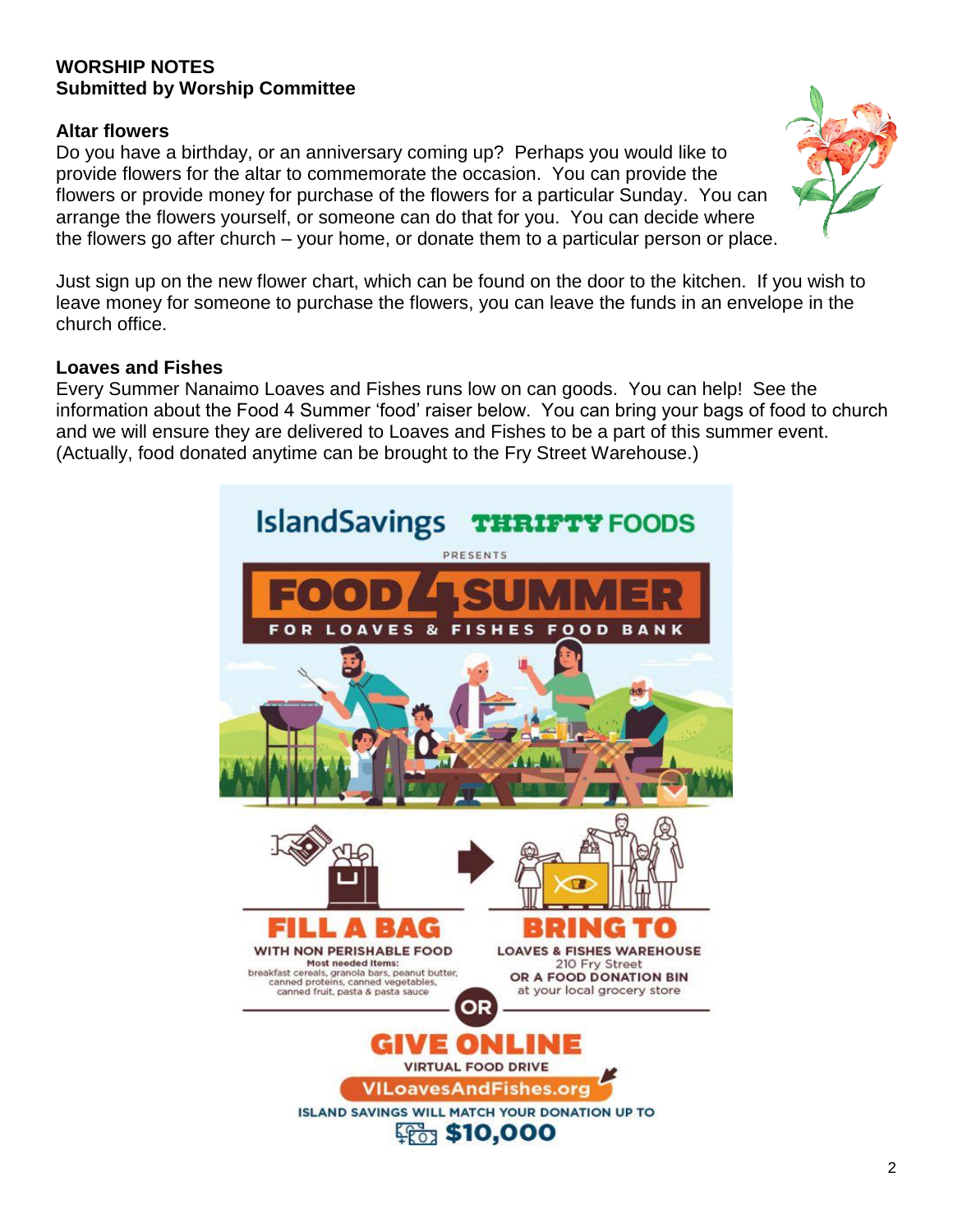#### **WORSHIP NOTES**

As part of the national ELCIC four year focus, this year we are asked to consider how we worship. Here is a poem that expresses worship that happens in support of a dear friend.

#### **As She Lay Dying**

- Rebecca Garber

1. At the last, death crept in with the slow timidity of night at nearly summer solstice, and I sit there holding her hand while her motionless feet walk into mystery I cannot see soon to know a secret never told.

2. Her respiration rate like grains of sand too large to pass through the waist of an hourglass, nothing left to do but wait, her hands tiny like squirrel's feet her radio still sputtering as she dances along into eternity.

3. She drinks a tot of scotch then another, and one more lighting up her face briefly sips of creaturely satisfaction her very last.



4. In the face of nothing more to do except wait, I read to her the mystery she wants (by morning, she'll have read one more). She slowly says "I…am…afraid—really afraid."

5. In the morning, all her vital signs drop and she is there only in her irregular breathing outside there's thunder and lightning.

6. Inside, she slips into a coma we all talk, knowing that hearing goes last. Everything slows down until quietly, without a whimper she succumbs to the inevitable and her eyes open wide. The doctor closes them with a finger and a thumb. It is over

#### **Church Seasons**

We are beginning the "ordinary times", or Pentecost. In particular, Pentecost 1, which continues until Autumn, specifically, September  $4<sup>th</sup>$ . Pentecost, sometimes called the 'birthday of the church' is June  $5<sup>th</sup>$ . Everyone is encouraged to "wear red" to symbolize the flames of the Holy Spirit, that came upon the disciples, providing them with abilities and courage to minister to others.



Perhaps the Holy Spirit will come upon us, as a congregation and as individuals, providing the gifts, the encouragement needed to be the hands and feet of Christ in our world. Can we seek out ways to help others this summer? Encourage each other? Uplift those who have been carrying so much of the burden during the pandemic? Pray for peace around the world and at home. How and where will the Holy Spirit lead you this summer??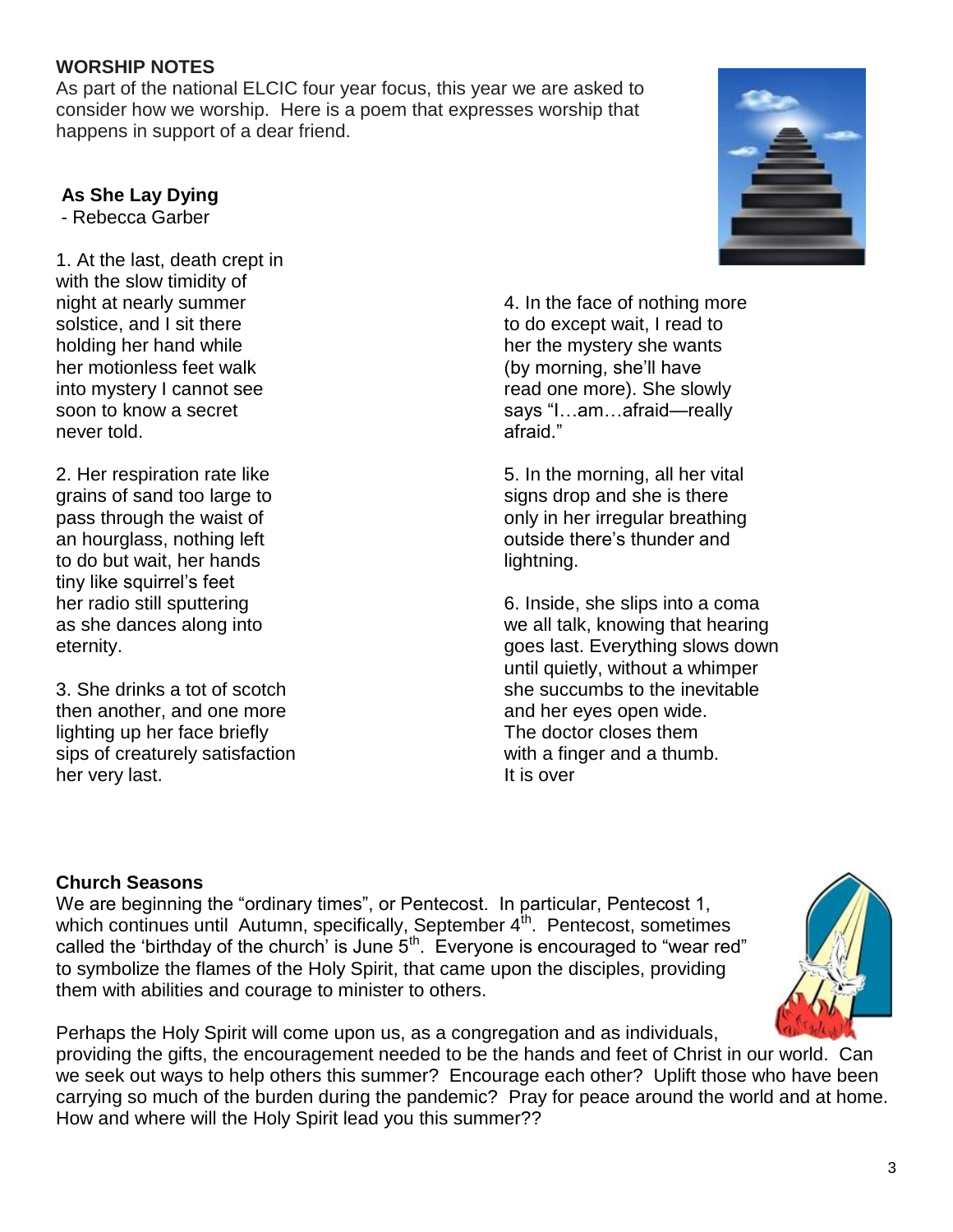#### **APRIL & MAY COUNCIL MEETING SUMMARY Submitted by Randi Turner**

Council members meet the second Saturday of each month via Zoom. The following is a brief summary of our meetings held in April and May. Full meeting minutes are posted on the bulletin board in the church basement and on the church website.



- Council members expressed their desire to continue meeting via Zoom instead of in-person. We appreciate the convenience and green initiative of meeting from home or while on-the-road.
- The Learning committee will no longer prepare and distribute monthly Sunday School packets. Instead, Sunday School will be offered during service on the first Sunday of the month. An Abuse Workshop will be organized in 2022.
- The Fellowship committee is looking forward to warmer weather and planning a simple, social, outdoor event.
- The Witness committee asked the council to send a card of thanks to Wendy Van Oldenborgh for her many years of service. Thank you Wendy!
- A letter of thanks was sent to Shepherd of the Valley, Comox for their generous donation towards hybrid service. We all appreciate their support!
- The Property committee organized the replacement of the building carpet. As this report is being written, the carpet is being replaced.

#### **CANADA LUTHERAN Submitted by Witness & Mission Cmte.**



Our church magazine is award winning!

*The following article is from the current issue of the Canadian Lutheran. This is our ELCIC magazine, and it recently won seven awards! There is usually a copy or two at Hope. (And we are encouraged to sign up for individual subscriptions later in the year.)*

*[Canada Lutheran](https://canadalutheran.ca/)*, the official publication of the [Evangelical Lutheran Church](https://elcic.ca/)  [in Canada](https://elcic.ca/) (ELCIC) received seven awards at the May 11 online awards event hosted by the [Canadian Christian Communicators Association](https://www.christiancommunicators.ca/) (CCCA). As the magazine of the ELCIC, the mission of Canada Lutheran is to engage the ELCIC in a dynamic dialogue in which information, inspiration and ideas are shared in a thoughtful and stimulating way.

Canada Lutheran was recognized for the following awards: Third Place, Service Journalism: *COVID Grief* - Jamie Foley Third Place, Column: *Surviving or Striving?: Called to Reconciliation, Coping with Changes* - MNO Synod Bishop Jason Zinko Third Place, Best Photo: *COVID Grief* - Ebonie Klassen First Place, Editorial: *Black Lives Matter* - Rev. Kenn Ward First Place, Front Cover Magazine: April/May 2021 - Catherine Crivici First Place, Feature Layout & Design: *We Are Lutheran* - Catherine Crivici Honourable Mention, General Excellence in Print: January/February, September, and December **Issues**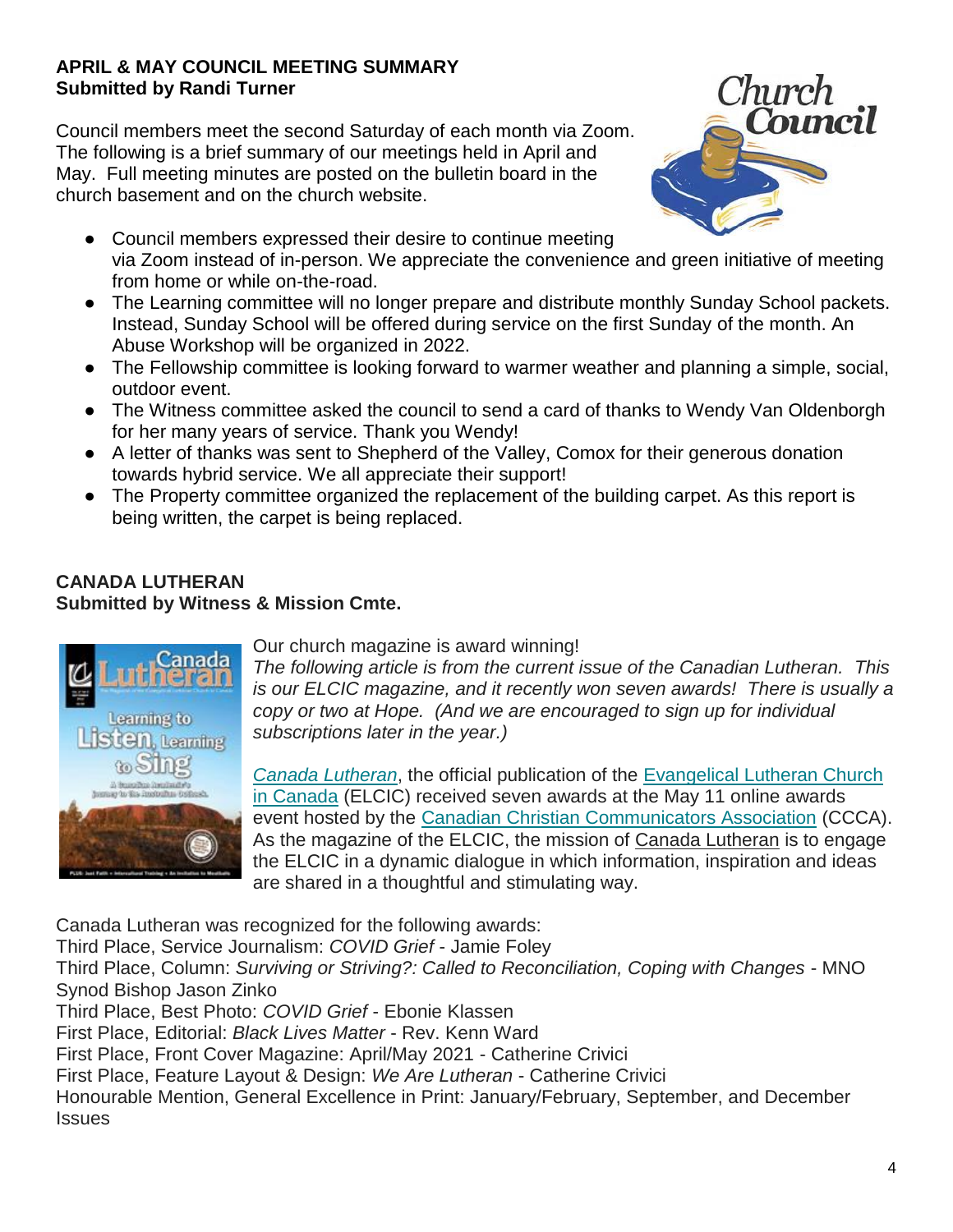Canada Lutheran magazine would not happen without an amazing team that extends well beyond the national office. Many thanks to synod editors and the many contributors, writers, those with whom they consulted for feedback, artists, photographers and more.

#### **ELCIC GLOBAL MISSION SUNDAY – June 12th Submitted by Witness & Mission Committee**



The Evangelical Lutheran Church in Canada (ELCIC) is encouraging congregations to take a Sunday to lift up Global Mission. They affirm the importance of Global mission in the whole ministry of the ELCIC. They encourage all expressions of the church to engage in Global Mission as a way of living out our relationship with The Lutheran World Federation and a reminder that we are a part of the global church.

ELCIC Global Mission is one way the ELCIC is able to grow and strengthen relationships with its partner churches. This is done through bilateral (church to church) and companion (synod to church) relationships. The companion church of the BC Synod is Iglesia Lutherana (ILEP) in Peru. Some of you may remember Katharine Bergbusch who did her internship at Hope in 1981-82. In 1994 she went to Lima, Peru where she served as a missionary with ILEP which has 13 congregations, several mission starts and about 1100 members.

In addition to the BC Synod companionship with **Peru**, the current companion relationships are:

- Saskatchewan Synod: Iglesia Evangelica Lutherana in **Argentina**
- Eastern Synod: Evangelical Lutheran Church in **Guyana** and the Evangelical Lutheran Church in **Jordan and the Holy Land**
- Manitoba/Northwestern Ontario Synod: Evangelical Lutheran Church in **Cameroon**
- Synod of Alberta and the Territories: Evangelical Lutheran Church in **Colombia**.

The current ELCIC bilateral relationships are:

- Iglesia Evangelica Lutherana, Argentina
- Iglesia Lutherana del Peru
- The Evangelical Lutheran Church in Jordan and the Holy Land: Part of this partnership includes scholarships for students of the ELCJHL schools

How we can help:

- **PRAY** for the Global Ministries of the ELCIC, for our bilateral partner church relationships and our Global Mission Companions, for The Lutheran World Federation, the World Council of Churches, and for Canadian Lutheran World Relief.
- **LEARN** more about our synod's Global Mission Companion program, and Global Mission in the ELCIC. Visit elcic.ca/Global-Mission.
- **SUPPORT** these ministries by considering a financial contribution designated for ELCIC Global Mission.

Donations can be made through your church envelopes with cheques payable to Hope Lutheran Church or directly to the ELCIC.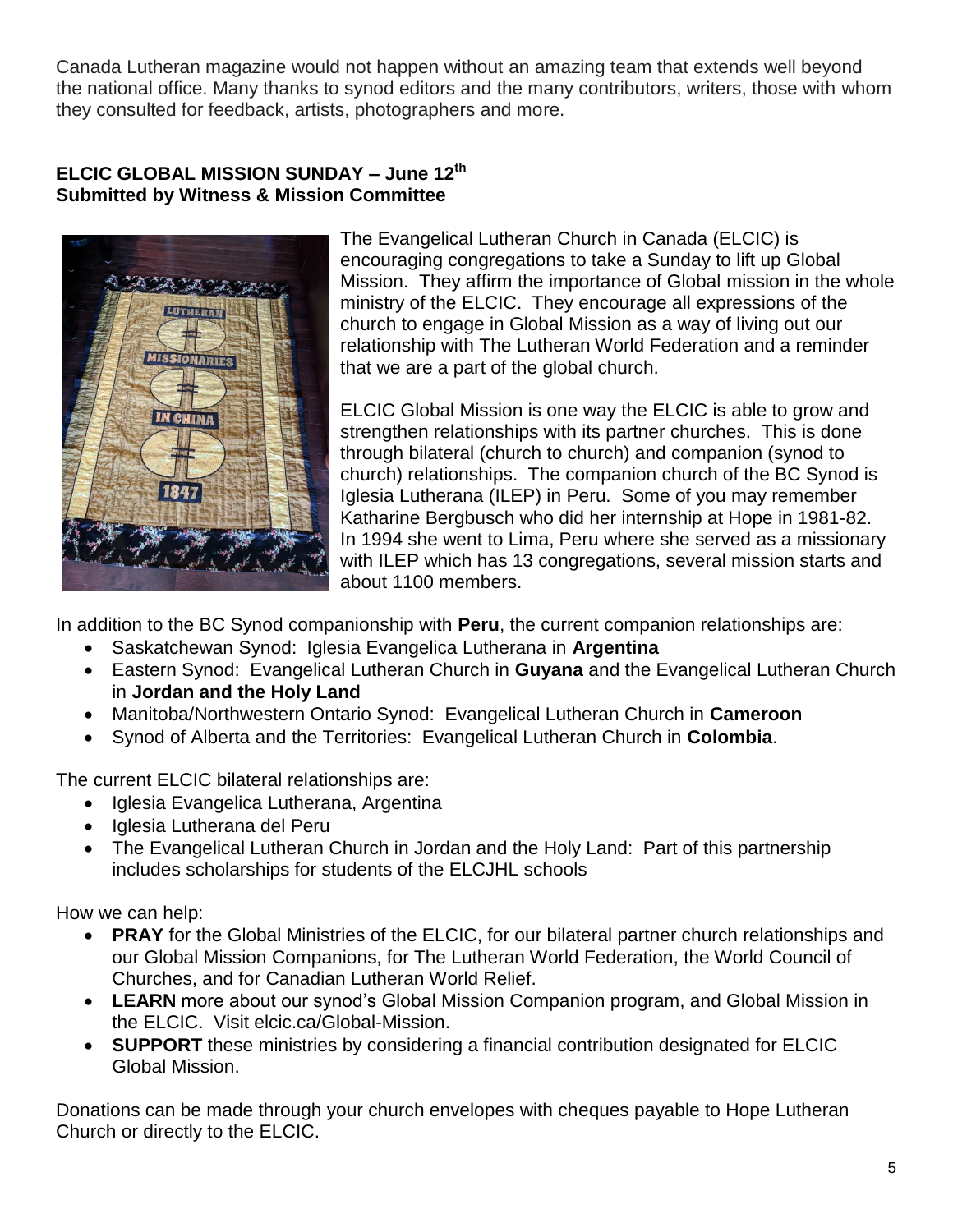The following prayer is written specifically for Global Mission Sunday by The Rev. Susan C. Johnson, National Bishop, Evangelical Lutheran Church in Canada:

*God. You call us into relationship with you and with all of creation. We give you thanks for the relationships we have with our Global Mission Partners. We thank you for the accompaniment we share with each other's churches and lives. Our partners may have less in terms of financial resources but it reminds us of the blessings we have to share. We have much to learn about faith and witness from these siblings in Christ. Bless and strengthen our relationships with our partners and help us to keep them always in prayer. In your life-giving name we pray. Amen*

#### **LUTHERANS CONNECT Submitted by Witness and Mission Committee**

Lutherans Connect is an online portal for devotional projects with an ecumenical reach. Begun in association with Lutheran Campus Ministry Toronto in 2008, now, in 2022, Lutheran Connect has evolved over the years into its own dedicated ministry which publishes devotionals in relationship to the seasons of the church and the times in between. Recently, the Lutherans Connect devotional ministry has come under the auspices of the Centre for Spirituality and Media at Martin Luther University College in Waterloo, Ontario. The Lutherans Connect online devotional project are supported by Martin Luther University College and the Eastern Synod of the Evangelical Lutheran Church in Canada, through its Mission Committee partnerships. Source: <https://spiritofrestlessness.blogspot.com/>

The devotions are available during church seasons such as Lent or Advent and may be accessed through our church website. There is also an e-service that sends the devotions to a personal email address.

#### **MEET THE UKRAINIAN REFUGEES IN NANAIMO! Submitted by Witness & Mission Committee**

The Witness and Mission Committee has been in touch with Virginia (Ginny) Brucker to see how we can support a family of 14 Ukrainian refugees now living in one house in Nanaimo.

Rent is \$3000 per month. Groceries for 14 people are expensive too. There are dental and medical bills. While the families move towards self-sufficiency, the following would be appreciated:

- Cash donations, grocery cards, gas cards
- Yard or house cleaning work
- If you have need of these services, please contact the pastor or church office.
- If you wish to donate through your offering envelope, the designation is "*Local programs to support Ukrainian refugees*".

#### **The LyLytvynenkos**

Jane (27) had come to Canada in 2017 on a volleyball scholarship. She first settled in Kamloops. Initially, her husband Luka had to stay in Ukraine, but two years later, he was able to join her, and their son David (now three) was born in Canada. Jane is studying business administration at VIU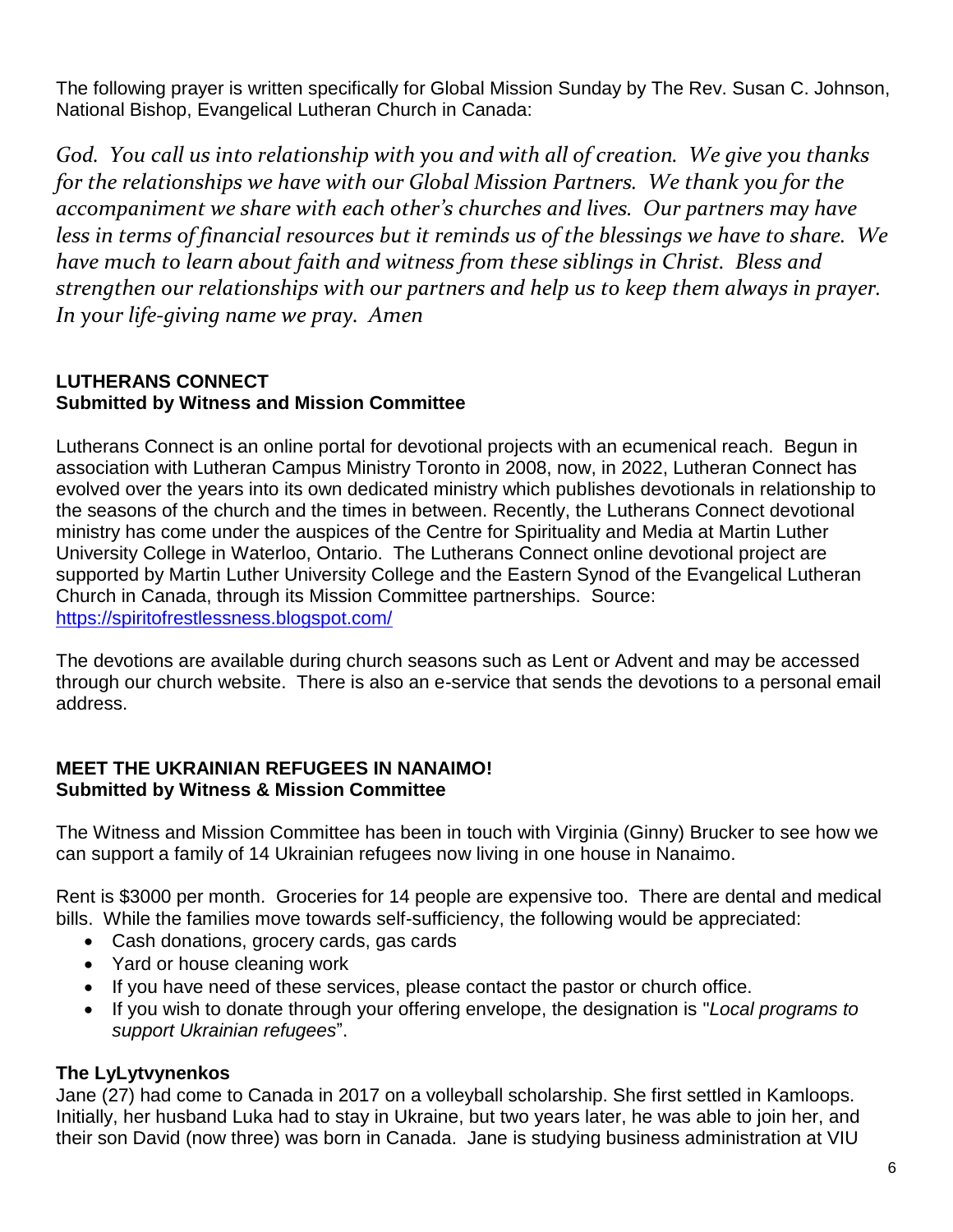while playing volleyball and parenting David. In April, she led the Mariners to the Canadian national championship. In addition to being a talented athlete, Jane is an A student.

Luka (31) trained as a lawyer, then worked in criminal investigation in Ukraine. He went to military school for high school, and fought in several "hot spots" when Russia moved into Luhansk and Donetsk. At the present time, he works for John's Bedroom Barn part-time and assists a friend who has a reno business as well.

Jane's student visa allows her to work 20 hours a week. Together, they have been able to manage their modest lifestyle well. But on February 24th, their whole world changed when Russia invaded Ukraine. They realized they would have to bring family members to Nanaimo.

#### **The Extended Family**

When Russia attacked Ukraine, Jane's sister Viktorria (39) was talking on the phone with her. Jane could hear the shelling in the background. The two instantly decided Viktorria must come to Canada as soon as possible. She packed her bags and left with her children, Arsen (10) and Sofia (18 months) immediately. They fled to Helsinki; her husband has stayed to defend Ukraine. One of Viktorria's best friends asked her to bring her daughter, Yevgenia (16) to Canada with her. Yevgenia's parents have stayed in Ukraine to do everything they can to support their own parents and their country.

When war broke out, Jane and Luka realized that his mother needed a safe home in Canada too. Oksana (49) was the first to arrive, and is looking forward to learning English and to finding a job.



A few days later, Oksana's sister, Tetiana (56) and her husband, Volodymyr (63) called Jane and Luka. They needed to escape the fighting and fled to Poland, where they spent five weeks in a shelter. Tetiana is a speech therapist and Volodymyr is a plumber-welder. Neither speaks English yet.

Not long afterwards, Oksana's cousin's daughter, Iryna, who is very close to the family, called. She had traveled across Ukraine on a train for hours without food or water. Iryna and her two children, Timor (5) and Yevgenia (11) were desperate to find a safe place and fled to Berlin. Iryna's husband has stayed behind to help his country. Right now, he's helping plant much-needed grain crops. Iryna wants to learn English as soon as possible.

Meanwhile, Jane's mother, Valentina (62) was caring for her father (87) in Severodonetsk, one of the cities in Luhansk that has almost been destroyed. After a bomb hit their apartment building, they slept on a neighbour's floor for a few weeks. Jane's mother has advanced Parkinson's and her health has been set back by the strain of the war. She spent some time in Berlin and is now trying to recover from her arduous journey.

Volodymyr has found some part-time work (he has a heart condition that prevents full-time employment). Viktorria found a job a few days after she arrived. In time, she hopes to find work in her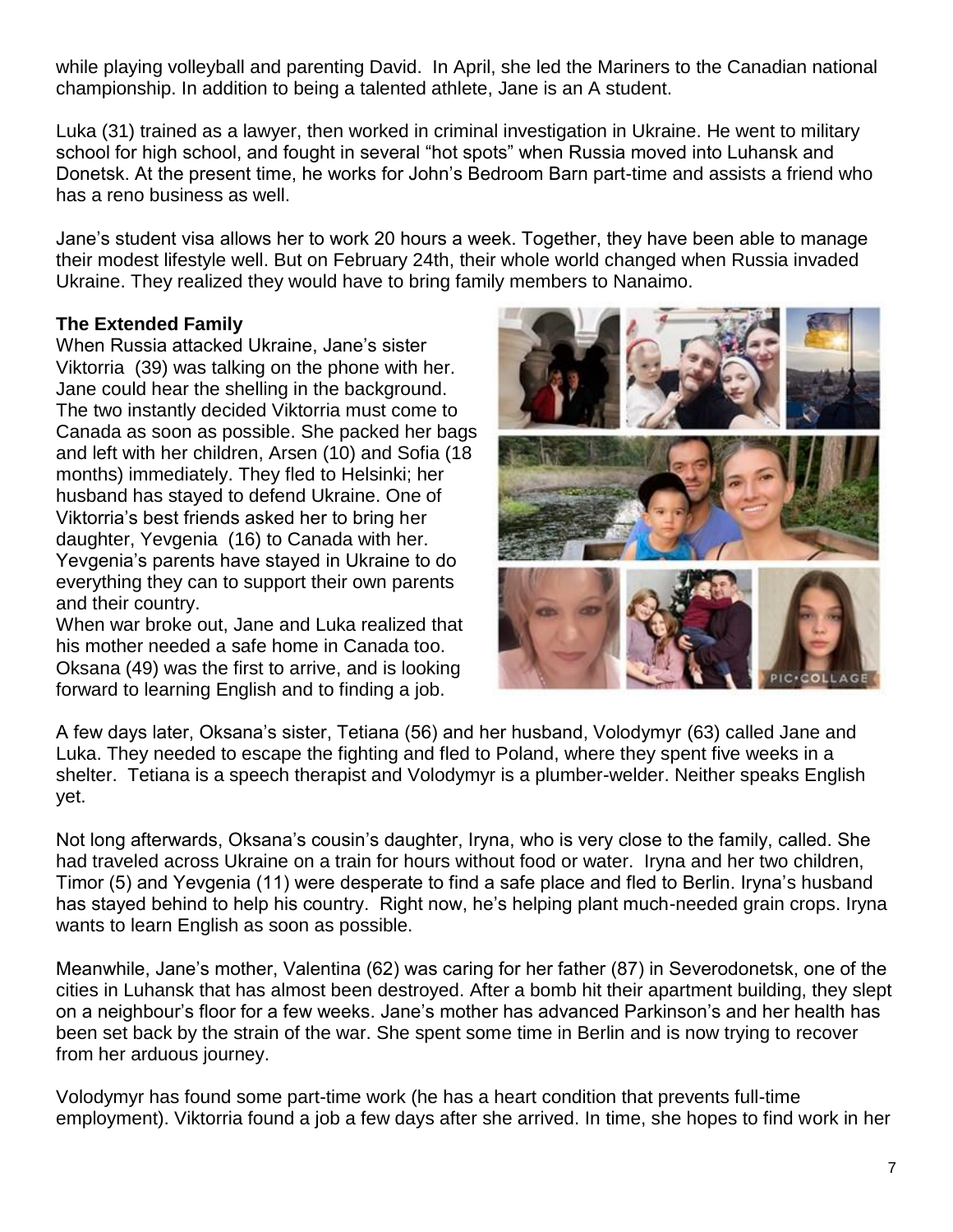medical field, but under the terms of the CUAET program, that is not allowed initially. Sixteen-year-old Yevgenia is eager to find part-time employment too.

#### **Future Goals**

Enrolling the children in school is just around the corner. English lessons through the Multicultural Society for Iryna, Tetiana, Volodymyr, Oksana and Valentina are the next important goal.

#### **I Know Who Holds Tomorrow**

- Sonja Cole

1. I don't know about tomorrow; I just live from day to day. I don't borrow from its sunshine For its skies may turn to grey. I don't worry o'er the future, For I know what Jesus said. And today I'll walk beside Him, For He knows what is ahead.

R. *Many things about tomorrow I don't seem to understand But I know who holds tomorrow And I know who holds my hand*.



2. Every step is getting brighter As the golden stairs I climb; Every burden's getting lighter, Every cloud is silver-lined. There the sun is always shining, There no tear will dim the eye; At the ending of the rainbow Where the mountains touch the sky.

R. *Many things about tomorrow I don't seem to understand But I know who holds tomorrow And I know who holds my hand.*

#### **WITNESS AND MISSION Submitted by Joan Roszmann**



#### **Greeting Cards of All Kinds!**

*Do you have a stash of cards you would prefer to part with?* There is a need for these!

Reverend Burdge of the Nanaimo Correctional Centre makes cards available to his clients to send to their family and friends. A bin in the narthex welcomes your donations.

*Birthday Mother's Day Valentines Father's Day Halloween Thinking of You Get Well Sympathy Blank Christmas Any others you may have*!

#### **STAMPS FOR FREEDOM Submitted by Witness & Mission Cmte.**

Wondering what to do with your used stamps? The Canadian Bible Society collects donations of used stamps in a program called **Stamps for Freedom!**

Here's how it works: stamps collected from donations across Canada are combined to create charity boxes and are sold to stamp collectors and vendors. The revenue generated from the stamps allows CBS to purchase Bibles for the Canadian prison ministry.

10 lbs of stamps= approximately 6 Bibles for distribution

St Paul's Lutheran here in Nanaimo is coordinating this collection. A container has been placed in our narthex for your used stamps. **Please keep the stamp on the envelope, cut out the stamp**